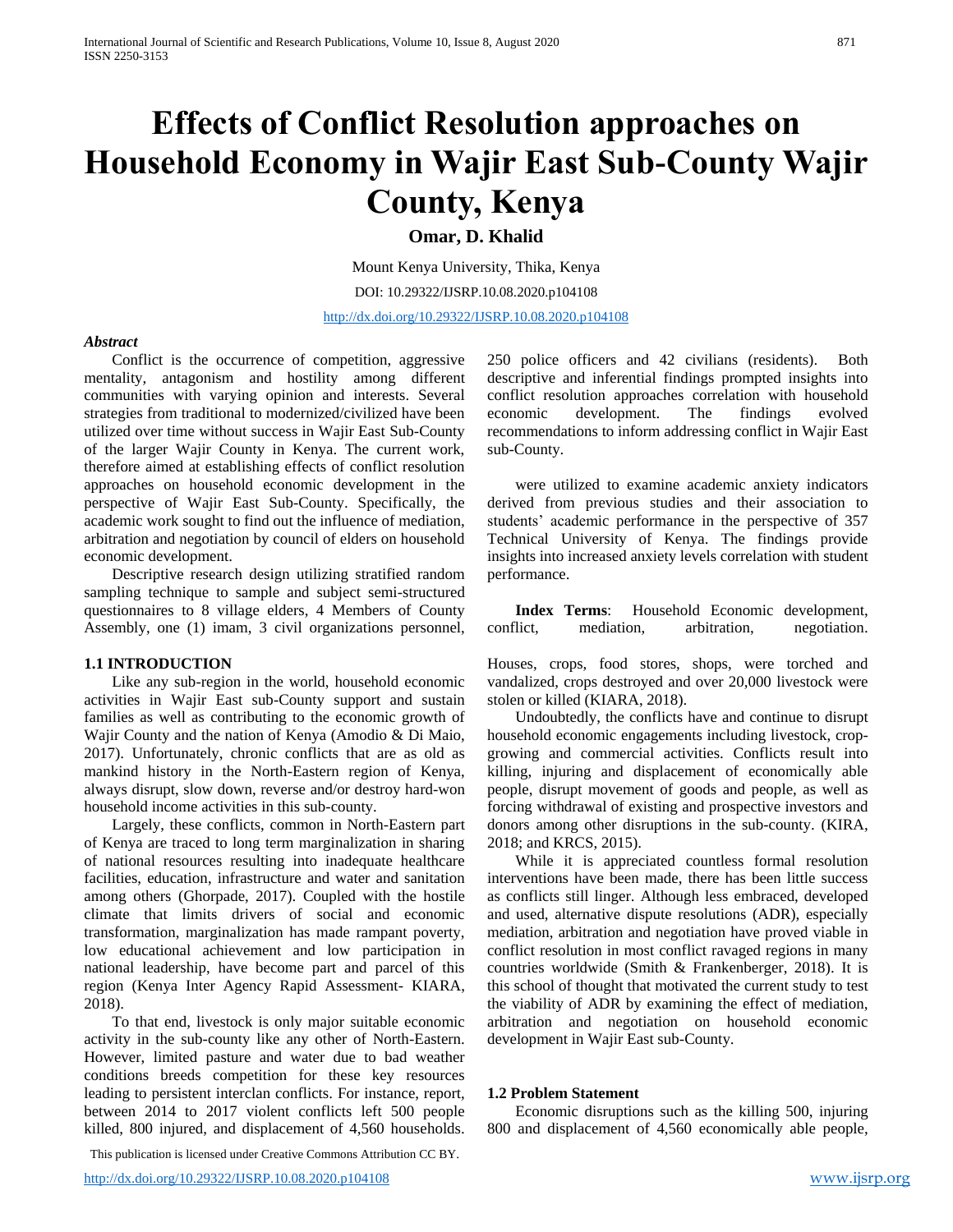killing and stealing 20,000 livestock, destroying crops, food stores, shops and other assets persist. Also, disruption of movement of goods and people, withdrawal of existing and prospective investors and donors continue despite concerted conflicts interventions (KIRA, 2018; and KRCS, 2015).

In spite of adverse economic disruptions associated with conflict, little research exists in this area as most studies in the context of developed countries. To fill this scholarly gap, the current study sought to examine the relationships between household economic activities and conflict and generate knowledge to guide stakeholders address conflict in Wajir East sub-County.

#### **1.3 Research Objectives**.

The following objectives guided this study:

- (i) To determine the effect of mediation on household economic development in Wajir East Sub-County, Wajir County.
- (ii) To analyze the effect of arbitration on household economic development in Wajir East Sub-County, Wajir County.
- (iii) To establish the effect of negotiation on household economic development in Wajir East Sub-County, Wajir County.

#### **LITERATURE REVIEW**

Tafese (2016) advises mediators to avoid biased decisions for effective mediation to resolve and reach higher the number of agreements. He further roots for use expert mediation experience to facilitate to solve cases. Lederach (2017) urges mediators to advocate for peaceful agreements and employ non-binding recommendation in cases that do not reach mutual agreement. Further, Moore, (2014), argues that collaboration ties enable a community to perform better with regard to the development goals.

Tellidis and Kappler (2016), assert that arbitration's feature of relying on evidence to make verdict qualifies it a more formal conflict mechanism that yields better dispute outcomes and to ensure a solution is binding. Also, it is prudent for decisions or solutions arrived at being confidential, prevents spread of unnecessary intrusion by busy bodies, have a verdict not be appealable.

Verme and Gigliarano (2019) opine that a negotiation process should be done in a fair and objective manner and that elders ought to apply a lot of experience and knowledge in solving cases. Additionally, they suggest that explicit rules and regulations need be established to guide negotiators in conflict resolution. According to Crost, Felter and Johnston (2016), elders forming a dominant component of the customary mechanisms of conflict management and operations of elders' courts involving older men with experience in issues related to conflict management as well as having complainants given equitable chances of personal defense negotiation process, are key in effective conflict resolution, a view shared by Muigua (2016).

### **METHODOLOGY**

. A descriptive research design was adopted. The study targeted elders, members of county assembly, imams, civil organizations personnel working in the affected region, police officers and recently worst affected conflict victims from the sub-county. Through stratified random sampling, 8 village elders, 4 Members of County Assembly and one (1) imam in the sub-county at time of the study, were sampled to participate in the research. Additionally, 3 civil organizations personnel, 250 police officers and 42 were subjected to semi-structured questionnaires to collect data.

 Primary as well as secondary data formed basis for the current study. Quantitative techniques assisted in analyzing quantitative data while qualitative data was analyzed by content analysis and a prose form presentation. To determine the association between conflict resolution approaches and household economic development in Wajir East Sub-County, multiple regression model was maximized. Findings were presented in tables and figures with explanations and inferences given after every table and figure.

#### **RESULTS AND DISCUSSION**

Descriptive findings on mediation established prevalence of biased decisions, non-use of experienced, use of non-binding recommendations and collaboration ties during conflict resolution process. Inferential findings post a significant and negative  $(B=0613, t=-2.478, p=0.015)$ relationship between mediation conflict resolution approach and household economic development in Wajir East Sub-County. Implicitly, a unit change in the effectiveness of mediation conflict resolution approach would result in a unit

This publication is licensed under Creative Commons Attribution CC BY.

change in household economic development by a value of 0.613 in Wajir East Sub-County.

On arbitration approach, descriptive findings reported non-reliant on evidence to make verdict, non-solution binding, lack of confidential and non-appealable verdict should.

Regression statistics  $(B=0.823, t=.1.993, p=.0.049)$ demonstrated a significant and negative relationship between arbitration and household economic development. As such, a unit decrease in the arbitration conflict resolution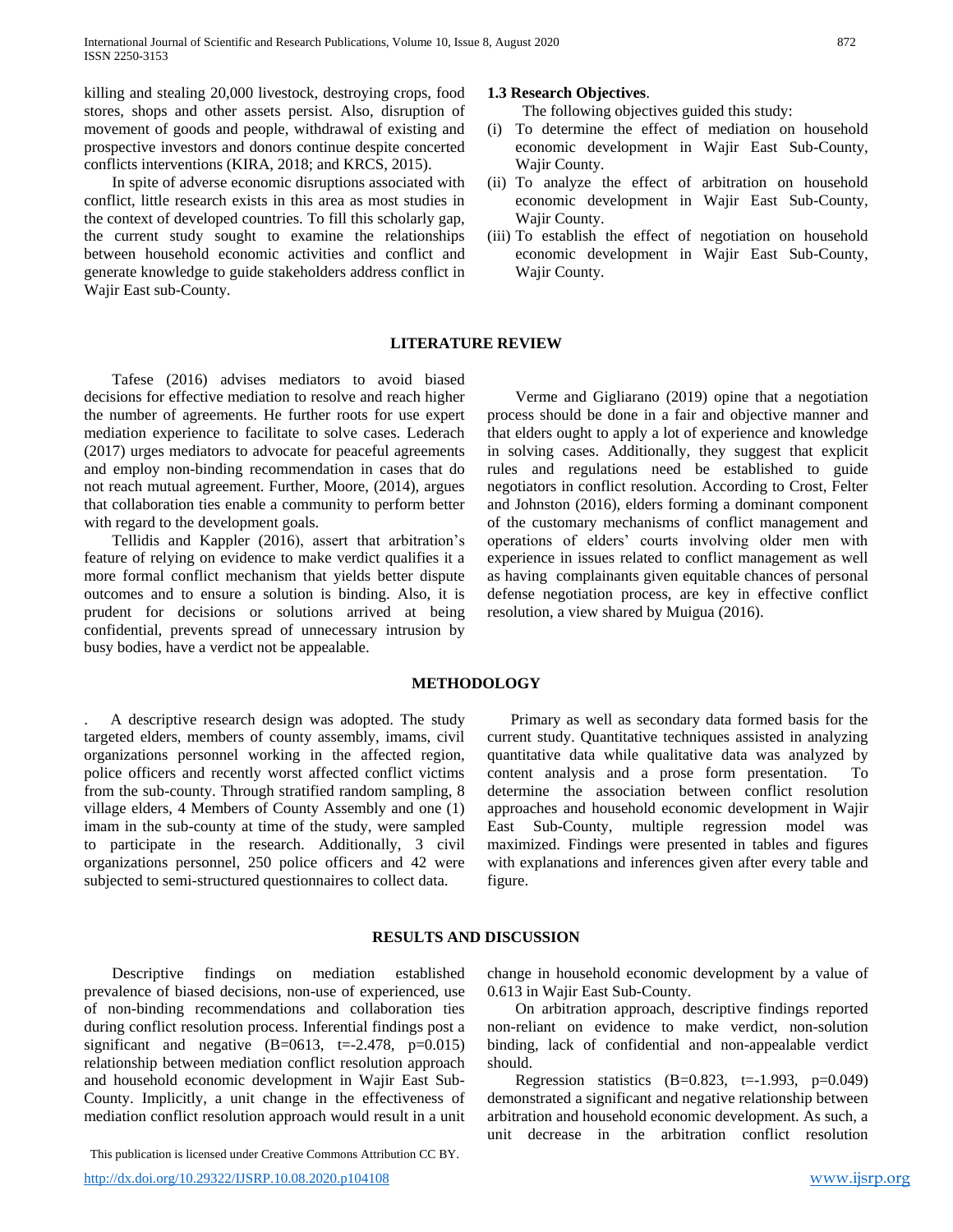mechanism effectiveness would result in increase in destruction of household economic development by a value of 0.823 in Wajir East Sub-County.

Concerning negotiation conflict resolution approach, descriptive findings documented unfairness and subjectivity, elders' rare use of experience, unelaborate rules and regulations, non-involvement of experienced older men and complainants never given equitable chances of personal defense existed.

On relationship between negotiation conflict resolution approach and household economic development, the regression outcome  $(B=0.847, t=.2076, p=.049)$ demonstrated a significant and negative relationship between negotiation and household economic development. Specifically, a unit decrease in the negotiation effectiveness would result in a unit increase in destruction of household

economic development by a value of 0.847 in Wajir East Sub-County

Overall, the research revealed that conflict resolution approaches are ineffective. This failure has let to disruption and damage of household economic development such as killing, injuring and displacement of able workforce. Also, disruption and damage of livestock and crop farming through stolen/killed, crop and food stores destruction. Too, business is disrupted and trading premises are still being torched and vandalized as well as interruption of movement of goods and people engaging in trade as well as withdraw and discouragement of donors and investors.

# **SUMMARY, CONCLUSIONS AND RECOMMENDATIONS**

To that end, the study recommended the reconfiguration of the three conflict resolution mechanisms to prevent biased decisions, use expert mediation experience, employ nonbinding recommendations and maximization of collaboration ties during conflict resolution process. Likewise, evidence to make verdict should be relied on, make the solution binding, decisions or solutions arrived at should be confidential and a verdict should be appealable. Further, negotiation process should be fair and objective, elders should apply a lot of experience and knowledge and elaborate rules and regulations should be well-defined to guide negotiators. In addition, elders should form a dominant component of conflict management, involve older men with experience and complainants should be given equitable chances of personal defense in Wajir East Sub-County. Overall, the three dispute resolution mechanisms should be rereengineered for better dispute resolution among communities in the sub-county.

Further investigations need to be carried out to examine more conflict resolution mechanisms used in the sub-county since the current study focused on only mediation, arbitration and negotiation. Equally, more emphasis on livestock as the major economic activity of the area specifically is required to be investigated as the present study gave attention to all economic engagements of the households.

In terms of methodology, other researchers are encouraged widen the target population to include ordinary community dwellers who bear the heavy burden of conflicts to provide more empirical evidence as opposed to this study that focused exclusively on village elders. Too, new studies in this area should consider utilizing more theories, increasing the sample size and application of more research designs to generate more empirical evidence.

#### **Acknowledgment**

Dr W. Kimaru, W. Serah, Lecturer, Social and Development Studies, Mt. Kenya University

# **REFERENCES**

- Amodio, F. M., & Di Maio (2017). Making do with what you have: Conflict, input misallocation and firm performance. *The Economic Journal, 68*
- Crost, B., Felter, J.H., & Johnston, P.B. (2016). Conditional cash transfers, civil conflict and insurgent influence: Experimental evidence from the Philippines. *Journal of Development Economics,* 118, 171-18.
- Ghorpade, Y. G. (2017). Extending a Lifeline or Cutting Losses? The Effects of Conflict on Household Receipts of Remittances in Pakistan World Development, 99, pp. 230-252

This publication is licensed under Creative Commons Attribution CC BY.

- Kenya Inter Agency Rapid Assessment- KIRA (2018). Kenya inter agency rapid assessment Wajir East Sub-County conflict assessment report, pp.2-11.
- Kenya Red Cross Society- KRCS (2015). Wajir inter clan conflict update no. 1 on 27th July 2015, PP.3-15.
- Lederach, J. P. (2017). Sustainable reconciliation in divided societies. Washington, DC: USIP.
- Muigua, K. (2016). Managing Natural Resource Conflicts in Kenya through Negotiation and Mediation. Alternative Dispute Resolution, 1.